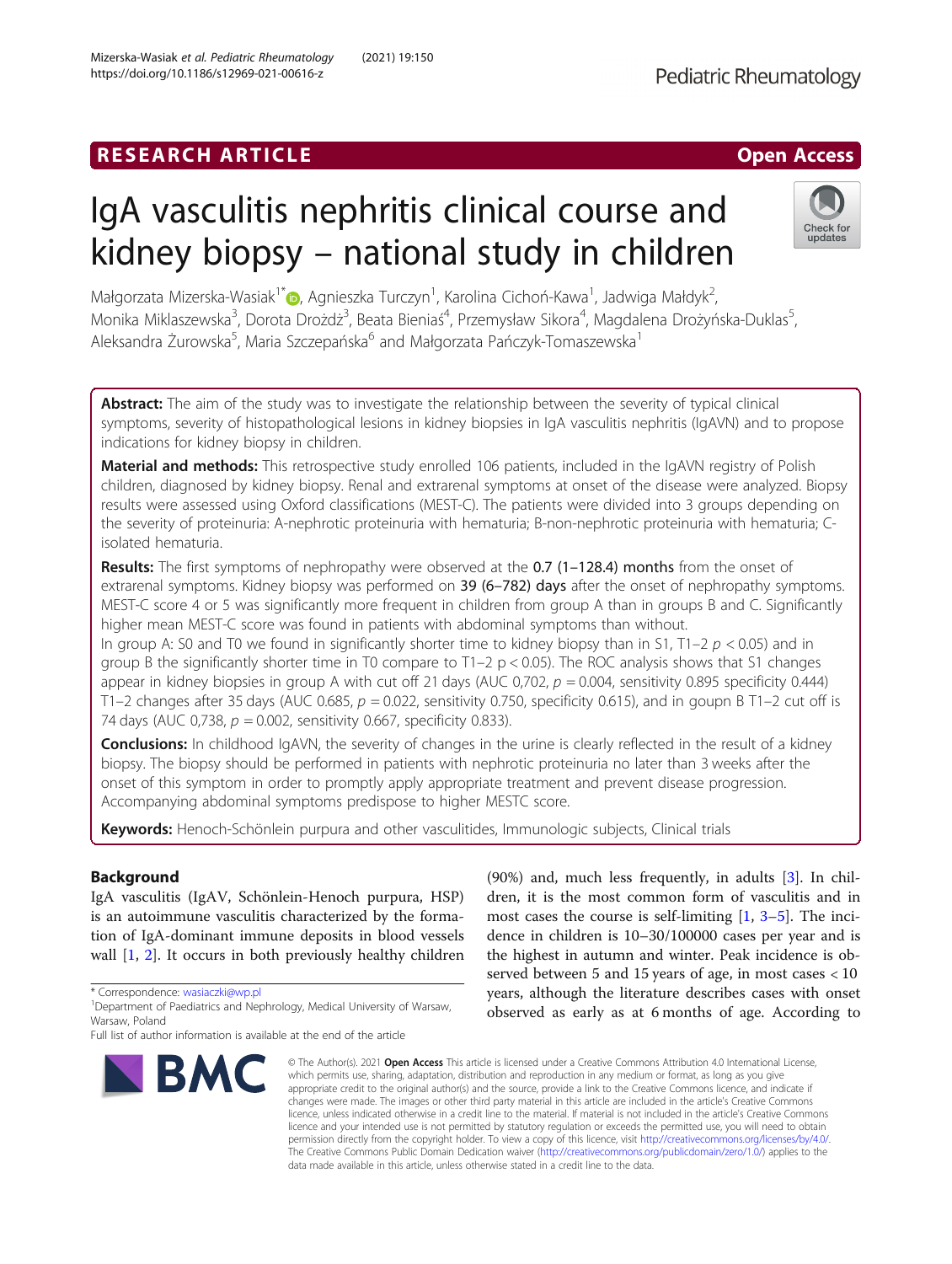most studies, the disease is more frequently observed in boys  $[1-3, 6-8]$  $[1-3, 6-8]$  $[1-3, 6-8]$  $[1-3, 6-8]$  $[1-3, 6-8]$  $[1-3, 6-8]$  $[1-3, 6-8]$ .

The symptoms include skin lesions in the form of a hemorrhagic rash, joint pain and swelling as well as abdominal and renal symptoms. Very rarely, the disease is associated with cerebral vasculitis and nervous system disorders [[3\]](#page-8-0). Usually the earliest symptoms involve skin and joints, but in some cases gastrointestinal symptoms (abdominal pain, diarrhea, vomiting) may precede the cutaneous manifestations [\[6](#page-8-0), [9](#page-8-0)–[12\]](#page-8-0).

In 10–60% of cases, kidney involvement is observed most often between 4 to 6 weeks from disease onset; however, renal involvement may not be detected until after more than 3 months or even up to 5 years after the onset of IgAV symptoms were also reported [[2,](#page-7-0) [4](#page-8-0)–[6](#page-8-0), [9](#page-8-0), [10\]](#page-8-0).

IgA vasculitis nephritis (IgAVN, HSN, Henoch-Schönlein nephritis, Henoch-Schönlein nephropathy) can manifest as microscopic or gross hematuria, proteinuria, nephrotic or nephritic syndrome, as well as acute renal failure.

The main symptom of kidney involvement is microscopic or gross hematuria, with proteinuria occurring in up to two-thirds of cases accompanied by proteinuria. The more severe the symptoms at the onset of the IgA vasculitis nephritis, the more serious the prognosis. In 30–50% of patients who develop renal lesions in the course of HSP, nephropathy becomes chronic, but only 1–7% develop end-stage renal disease [[5,](#page-8-0) [7,](#page-8-0) [8,](#page-8-0) [13\]](#page-8-0). The most important factors of poor prognosis are: decreased glomerular filtration rate, nephrotic syndrome or nephritic-nephrotic syndrome, crescents in kidney biopsy and advanced lesions in kidney biopsy (ISKDC grade III-VI) [[5\]](#page-8-0).

The pathogenetic mechanism of the disease is not fully understood, although the key role is assigned to IgA antibodies, as evidenced by the increased serum IgA concentration observed in many patients, circulating immune complexes consisting of IgA molecules, and IgA deposits in the vessel walls of the skin and in the glomerular mesangium  $[3-5]$  $[3-5]$  $[3-5]$  $[3-5]$ . It was shown, that among the two known subclasses of IgA antibodies, vascular inflammation in HSP is caused by IgA1 with abnormal Oglycosylation in the hinge region, which under various stimuli (infections, drugs, vaccinations, etc.) form C3 containing immune complexes (also containing IgG, IgM, C1q) that are deposited in the vessels and in patients with nephropathy - in the glomeruli  $[1, 3, 5, 6]$  $[1, 3, 5, 6]$  $[1, 3, 5, 6]$  $[1, 3, 5, 6]$  $[1, 3, 5, 6]$  $[1, 3, 5, 6]$  $[1, 3, 5, 6]$  $[1, 3, 5, 6]$ . Among various types of immune complexes observed in the course of HSN, IgA1-IgG complexes are characteristic solely for IgAVN, and are not observed in other forms of IgAV. Immune complexes activate an alternative complement pathway that is also implicated in disease pathogenesis; the lectin pathway is also activated

through interaction between IgA and mannan-binding lectin (MBL) [\[1](#page-7-0), [3,](#page-8-0) [6,](#page-8-0) [14](#page-8-0)]. In HSP patients, B cells show a defect of beta-1,3-galactosyltransferase, responsible for the attachment of galactose to the IgA1 molecule [\[1](#page-7-0), [11](#page-8-0), [14\]](#page-8-0). Due to abnormal glycosylation of the IgA1 molecule, its hepatic clearance is also reduced, which additionally increases the amount of circulating antibodies.

Renal biopsy is a key examination needed to confirm the diagnosis, determine the severity of the lesions, make treatment decisions, as well as evaluate the prognosis in IgAVN. The time to biopsy can vary and depends on the type and severity of urinary symptoms (haematuria, nephrotic/non-nephrotic proteinuria). According to SHARE recommendations and other pubications, it varies from over 4 weeks for persistent nephrotic proteinuria to up to 6 months for non-nephrotic proteinuria. But it might be even shorter in most severe cases [[15](#page-8-0)– [17\]](#page-8-0). Grading of histopathological lesions is based on various scores, including the five-point WHO classification and commonly used nowadays Oxford classification (MEST-C)  $[18-20]$  $[18-20]$  $[18-20]$  $[18-20]$  $[18-20]$  In the mesangial kidney biopsy, IgA deposits are found, often accompanied by C3, fibrinogen, IgG deposits, and/or IgM [\[1](#page-7-0)]. Typically, macrophage infiltrates in the glomeruli with IgA deposits are observed  $[11]$  $[11]$ .

There are still no strict recommendations on the indications for kidney biopsy and time to this diagnostic procedure. Therefore we investigated the relationship between clinical symptoms with the severity of histopathological lesions in kidney biopsy in Polish children with IgA vasculitis nephritis.

#### Methods

This retrospective study included 106 children (60 boys and 46 girls) seen from 2000 to 2015 with biopsyconfirmed IgAVN (HSN). The patients were hospitalized in pediatric nephrology centers and reported to the Polish Childhood HSN Registry. On the basis of the available data, the following parameters were analyzed: age at the onset of the first symptoms of IgAV, onset of extrarenal symptoms: a) skin lesions: in the form of a hemorrhagic rash located mainly on the extensor surface of the lower limbs, buttocks; b) joint involvement, i.e. swelling, joint pain, with or without limited limb mobility; c) digestive tract: abdominal pain, vomiting, diarrhea, bloody stools or a positive fecal occult blood test.

Findings of nephropathy were analyzed: the presence and intensity of proteinuria, hematuria or erythrocyturia, arterial hypertension (NT), glomerular filtration rate (GFR) and the time from the first symptoms of IgAV to the onset of nephropathy symptoms. Selected biochemical parameters were also analyzed: creatinine, albumin, IgA, complement components C3 and C4.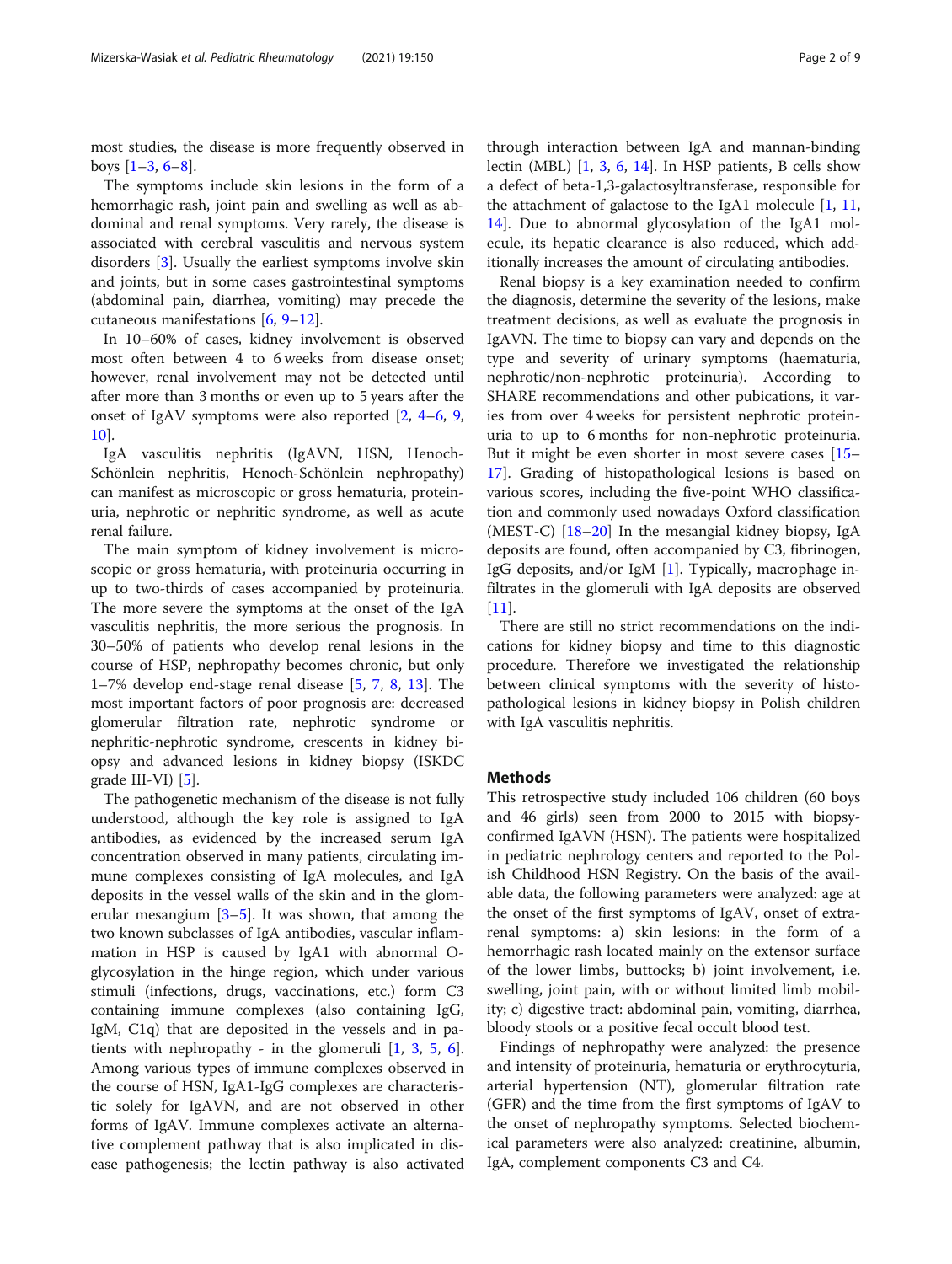Proteinuria was assessed by 24 h urine collection and expressed in mg/kg/24 h: nephrotic proteinuria was diagnosed when the daily protein excretion was ≥50 mg/kg/ 24 h, non-nephrotic proteinuria < 50 mg/kg/24 h. The nephrotic syndrome was diagnosed in patients with nephrotic proteinuria, hypoalbuminemia < 2.5 g/dL, hypertriglyceridaemia, and hypercholesterolaemia. Nephritic syndrome was defined as the occurrence of nonnephrotic proteinuria and hematuria. Hematuria was diagnosed in the presence of > 5 red blood cells per highpower field; gross haematuria - when a noticeable discoloration of the urine was observed. Arterial hypertension was diagnosed when the mean values of systolic and diastolic blood pressure exceeded 95th per centile for sex, age, and height. GFR was calculated using the Schwartz formula [[21\]](#page-8-0).

Reference ranges for serum creatinine, immunoglobulin a and complement components did not differ significantly between the centers.

IgAVN was confirmed by kidney biopsy for all children studied. The kidney biopsies were assessed according to the Oxford classification by the Department of Pathomophrology in Warsaw. The following parameters were analyzed: M - mesangial hypercellularity score  $(M0 \le 50\%$  glomeruli, M1 > 50% glomeruli); E - the presence of endocapillary proliferation:  $E = 0$  absent,  $E = 1$ : present, S - segmental glomerulosclerosis/adhesion (S0: absent, S1: present),  $T$  - the severity of tubular atrophy/ interstitial fibrosis (T0 ≤ 25%, T1: 26–50%, T2 > 50%), C - crescents (C0 - absent,  $C1 < 25\%$  of glomeruli,  $C2 >$ 25% of glomeruli).

The presence of IgA, IgG, IgM, and C3 deposits was assessed by immunofluorescence.

Patients were divided into 3 groups depending on the severity of proteinuria at the onset of nephropathy: Group A  $(n = 55)$  – nephrotic proteinuria with hematuria, Group B ( $n = 38$ ) - non-nephrotic proteinuria with hematuria, Group C ( $n = 13$ ) isolated hematuria.

#### Statistical analysis

The distributions of the variables was tested with Lilliefors and Shapiro-Wilk tests. For variables with normal distributions, mean and standard deviation (SD) was calculated, for variables with non-normal distributions, median, lower/upper quartile, and min/max were calculated.Student's t-test was used to compare the mean variables with normal distributions of the two groups; Mann-Whitney's test was used for variables with non-normal distributions. One-way ANOVA (normal distributions) and the Kruskal-Wallis test (non-normal distributions) were used to compare more than 2 groups. Equality of variance was checked with the Levine's test (checking the assumptions for Student's t-test and ANOVA). The level of statistical significance was set at

 $p = 0.05$ . The calculations were made with Statistica v.13.

#### Results

The clinical characteristics of the patients is presented in Table 1.

The first symptoms of nephropathy in children were observed at the age of 8.87 (2.75–17.75). The most common symptom preceding IgAVN were skin lesions, occurring in 100% of cases. Gastrointestinal complaints as well as joint pain and swelling were observed in 63 and 56%, respectively. Symptoms of nephropathy appeared 0.7 (0–128.4) months from the onset of extrarenal symptoms.

Haematuria as a symptom was present in all patients, in addition to 52% of patients with accompanying proteinuria/nephrotic syndrome and slightly less frequently nephritic syndrome with hematuria - observed in 36% of cases. Isolated haematuria (12% of children) and gross haematuria (5% of patients) were the most rare, as shown in Table [2](#page-3-0).

Hypertension was diagnosed in 16% of cases, mainly in children with nephrotic syndrome/ proteinuria (12%) and nephritic syndrome (4%). Reduced glomerular filtration rate was found in 14% of patients, including 10% with the nephrotic syndrome/ proteinuria, and 4% with the nephritic syndrome.

Table 1 Characteristics of clinical parameters of disease onset in children with IgAVN

| <b>Number of patients</b>                                      | 106                    |
|----------------------------------------------------------------|------------------------|
| Boys/Girls                                                     | 60/46<br>57% / 43%     |
| Age of onset of HSP (years)                                    | $8.38(2 - 17.25)$      |
| Skin lesions (n%)                                              | 106 (100%)             |
| Gastrointestinal lesions (n%)                                  | 63 (59%)               |
| Joints involvement (n%)                                        | 56 (53%)               |
| Age of onset of nephritis (years)                              | $8.87(2.75 -$<br>17.75 |
| Time from the onset of HSP symptoms to<br>nephropathy (months) | $0.7(0-128.4)$         |
| Proteinuria (mg/kg/db)                                         | $52.75(0 -$<br>1140)   |
| Creatinine (mg/dl)                                             | $0.54 + 0.174$         |
| GFR (ml/min/1.73 m <sup>2)</sup>                               | $126.63 +$<br>39.17    |
| Albumin (g/dl)                                                 | $3.57 \pm 0.76$        |
| lgA (mg/dl)                                                    | $217.44 +$<br>127.8    |
| $C3$ (mg/dl)                                                   | $116 + 27.92$          |
| $C4 \text{ (mq/dl)}$                                           | $25.03 + 9.72$         |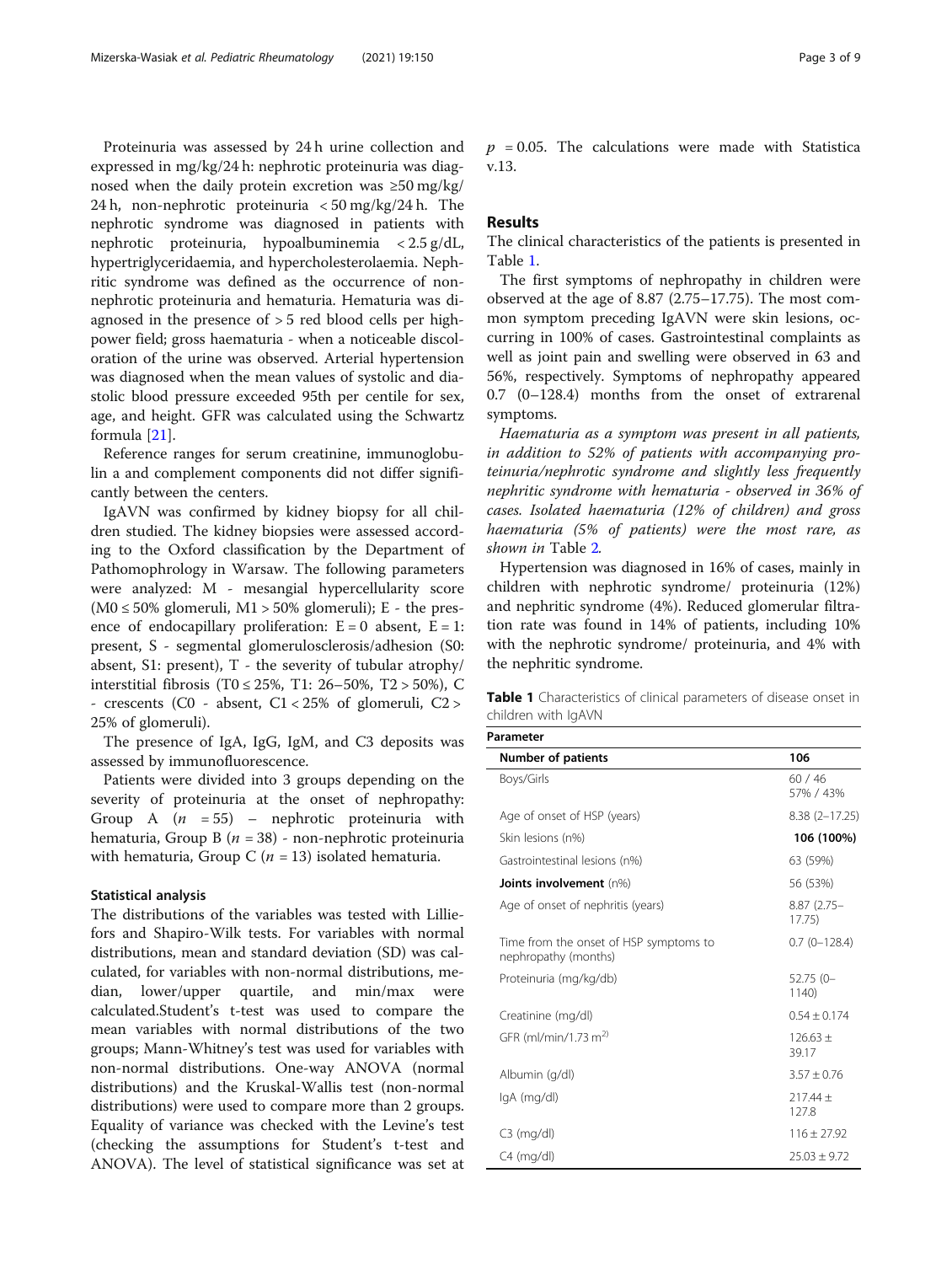<span id="page-3-0"></span>Table 2 Clinical symptoms of IgA vasculitis nephritis

| Clinical symptoms of nephritis                                  | N.         | нт       | ⊥GFR     | GrossH   |
|-----------------------------------------------------------------|------------|----------|----------|----------|
| Nephrotic syndrome/ nephrotic proteinuria + hematuria Gr A (n%) | 55 (52%)   | 13 (12%) | 11 (10%) | 2(2%)    |
| Non-nephrotic proteinuria + hematuria Gr B (n%)                 | 38 (36%)   | 4(4%)    | 4(4%)    | 3(3%)    |
| Isolated hematuria Gr C (n%)                                    | 13 (12%)   | $0(0\%)$ | $0(0\%)$ | $0(0\%)$ |
| Sum                                                             | 106 (100%) | 17 (16%) | 15 (14%) | 5 (5%)   |

HT- hypertension,

GrossH- Gross hematuria

Immunological data - concentrations of IgA and the complement components C3 and C4 are presented in Table 3. The analysis was performed depending on the severity of proteinuria at the onset of nephropathy.

Increased concentration of IgA was observed in 38% of children, most often in the group with isolated hematuria (group C), but the differences were not statistically significant. The decreased concentration of C3 was observed in 10% of children, significantly more often in group A (with nephrotic proteinuria) than in group B (with non-nephrotic proteinuria) ( $p < 0.05$ ) and C (with isolated hematuria); C4 in 13% of cases. Lowered concentration of both complement components was observed in 5% of patients, only in children with nephrotic proteinuria.

A significantly lower age at onset was also demonstrated in children with nephrotic proteinuria than in non-nephrotic children, as shown in Fig. [1.](#page-4-0)

Kidney biopsy was performed 39 (6–782) days after the onset of nephropathy symptoms, but 35 (6–782) *days* in patients with proteinuria and  $104$  (21–358) days in patients without proteinuria. The main indication for renal biopsy was nephrotic syndrome/proteinuria. In the immunofluorescence test IgA deposits were predominant in all children (IgA nephropathy in 100% patients), including signs of FSGS in 8%, mesangioproliferative glomerulonephritis in 3%, and extracapillary glomerulonephritis in only 1%.

The analysis of the renal biopsy results was performed in groups A, B, and C, as shown in Table [4](#page-4-0).

According to the Oxford classification, mesangial hypercellurarity (M1) lesions were found in most patients (95%), the presence of endocapillary proliferation (E1) in 21% of patients, significantly more often in group A than in group C ( $p < 0.05$ ); segmental sclerosis (S1) in 29% of cases, tubular atrophy/interstitial fibrosis  $T = 1$ : 25%, T = 2: 1%; C = 1: 30%, C = 2: 15% of patients.. The MEST-C score was 0 in 2% patients, 1 in 37%, 2 in 35%, 3 in 17%, 4 in 6%, and 5 in 3%; values> 5 were not observed.

The dependence of the MEST-C score on the severity of proteinuria at the onset of the disease (which were collected in a 2-dimensional array) is presented in Fig. [2](#page-5-0). (correlogram). Correlogram shows the difference between the observed value in the study group and the expected value (if MEST-score and proteinuria were independent of each other). The correlogram is used to visualization data collected in two-way contingency table. This is residuals observed-expected MEST-C score, depends on the level of proteinuria.

MEST-C score 4 or 5 was significantly more frequent in children with nephrotic proteinuria (group A) than in

| <b>Table 3</b> Serum concentration of immunoglobulins and complement components |  |  |
|---------------------------------------------------------------------------------|--|--|
|---------------------------------------------------------------------------------|--|--|

|                                                            | Nephrotic proteinuria + hematuria<br>Gr.A $N = 55$ | Non-nephrotic proteinuria +<br>hematuria<br>Gr B $N = 38$ | <b>Isolated</b><br>hematuria<br>Gr C $N = 13$ | P                    |
|------------------------------------------------------------|----------------------------------------------------|-----------------------------------------------------------|-----------------------------------------------|----------------------|
| Serum IgA (mg/dl)                                          | $213.23 +/- 100.3$                                 | $252.52+/- 110.58$                                        | $246.38 +/-$<br>130.94                        | <b>NS</b>            |
| Number of patients with elevated IgA (n%)                  | 16 (15%)                                           | 17 (16%)                                                  | 7(7%)                                         | <b>NS</b>            |
| Serum C3 (mg/dl)                                           | $114.56 +/- 31.56$                                 | $121.22 +/- 26.56$                                        | $113.42 +/-$<br>16.22                         | <b>NS</b>            |
| Number of patients with desreased C3 level<br>$(n\%)$      | 10(9%)                                             | $1(1\%)$                                                  | $0(0\%)$                                      | $< 0.05*$            |
| Serum C4 (mg/dl)                                           | $23.79 +/- 9.15$                                   | $26.43 + (-11.03)$                                        | $26.55 +/- 8.08$                              | NS.                  |
| Number of patients with desreased C4 level<br>$(n\%)$      | 9(8%)                                              | 5 (5%)                                                    | $0(0\%)$                                      | $\lt$<br>$0.05***$   |
| Number of patients with desreased C3 and C4<br>levels (n%) | 5 (5%)                                             | $0(0\%)$                                                  | $0(0\%)$                                      | $\,<\,$<br>$0.05***$ |

\* A vs B, A vs C, \*\* A vs C, B vs C, \*\*\*A vs B, A vs C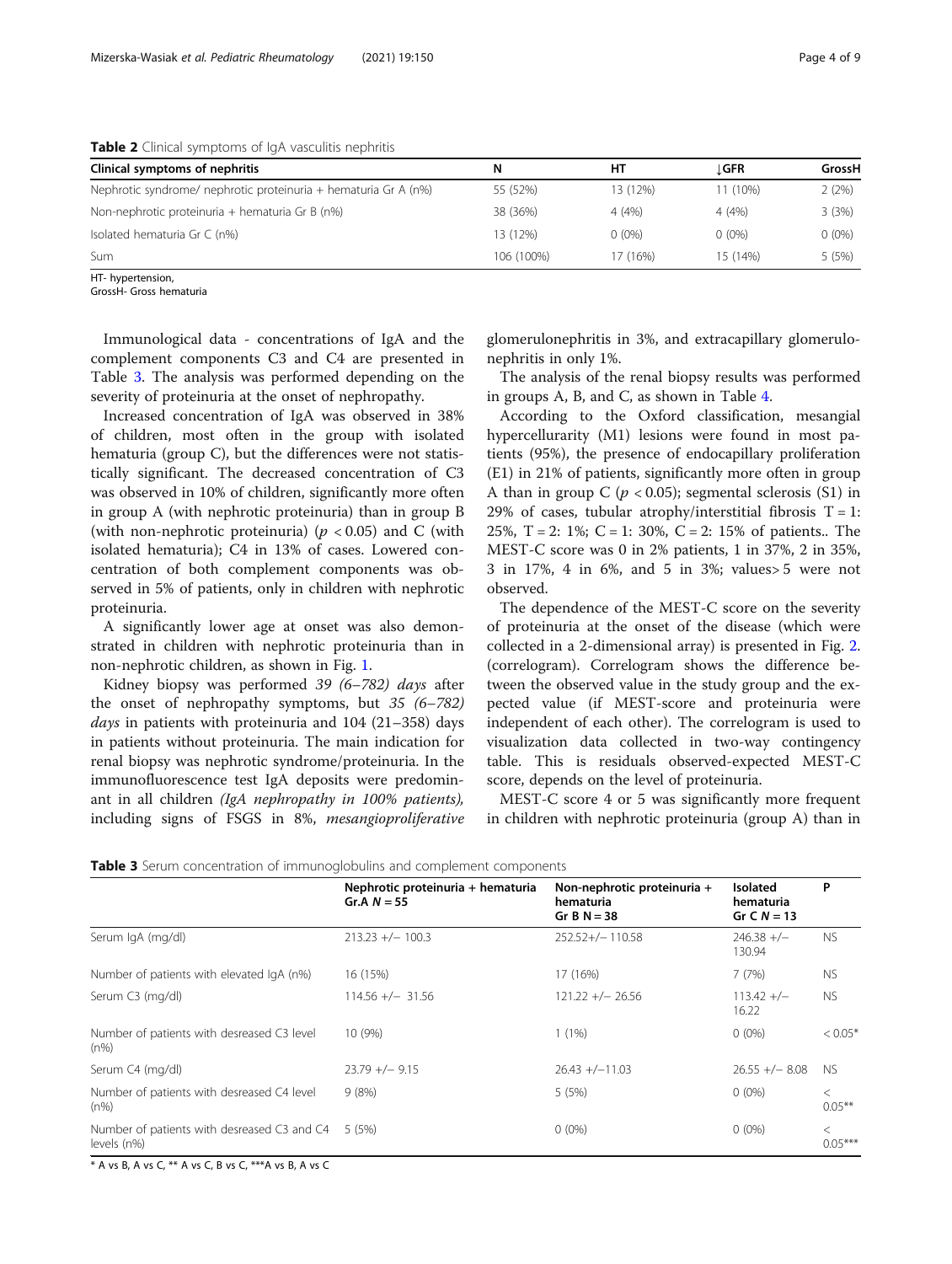<span id="page-4-0"></span>

groups B and C; MEST-C score 3 was significantly more often observed in children with non-nephrotic proteinuria (group B) than in the remaining groups. MEST-C score < 2 was significantly more often observed in group C.

There were no significant differences in the mean values of: GFR, albumin, IgA, C3, and C4 between the groups.

Analyzing the results of the histopathological examination, the groups were compared depending on the presence of crescents in the kidney biopsy: C0, C1, C2. The only differences observed were significantly lower MEST score in the C0 group than in C1 and C2, as shown in Fig. [3](#page-5-0). The remaining mean values of biochemical

Table 4 Kidney biopsy results depending on proteinuria in children with IgAVN

|                                             | Nephrotic proteinuria<br>Gr.A $N = 55$ | Non-nephrotic proteinuria<br>$Gr.B N = 38$ | Isolated hematuria<br>Gr C $N = 13$ |
|---------------------------------------------|----------------------------------------|--------------------------------------------|-------------------------------------|
| Time to kidney biopsy from the onset (days) | $30(6 - 111.7)$                        | $38(8 - 758)$                              | 104 (21-358)                        |
| MEST-C score                                |                                        |                                            |                                     |
| $\mathbf 0$                                 | $1(1\%)$                               | $0(0\%)$                                   | $1(1\%)$                            |
|                                             | 15 (14%)                               | 17 (16%)                                   | 8 (8%)                              |
| $\overline{2}$                              | 25 (24%)                               | 9(8%)                                      | 3(3%)                               |
| 3                                           | 7(7%)                                  | 10 (9%)                                    | $1(1\%)$                            |
| $\overline{4}$                              | 4(4%)                                  | 2(2%)                                      | $0(0\%)$                            |
| 5                                           | 3(3%)                                  | $0(0\%)$                                   | $0(0\%)$                            |
| > 5                                         | $\circ$                                | $\mathbf 0$                                | $\circ$                             |
| Oxford classification                       |                                        |                                            |                                     |
| M1                                          | 52 (49%)                               | 36 (34%)                                   | 12 (11%)                            |
| E1                                          | 17 (16%)                               | 5 (5%)                                     | $0(0\%)$                            |
| S1                                          | 19 (18%)                               | 9(8%)                                      | 3(3%)                               |
| T1                                          | 17 (16%)                               | 7(7%)                                      | 2(2%)                               |
| T <sub>2</sub>                              | $1(1\%)$                               | $0(0\%)$                                   | $0(0\%)$                            |
| C1                                          | 14 (13%)                               | 15 (14%)                                   | $0(0\%)$                            |
| C <sub>2</sub>                              | 5(1%)                                  | $1(2.6\%)$                                 | $0(0\%)$                            |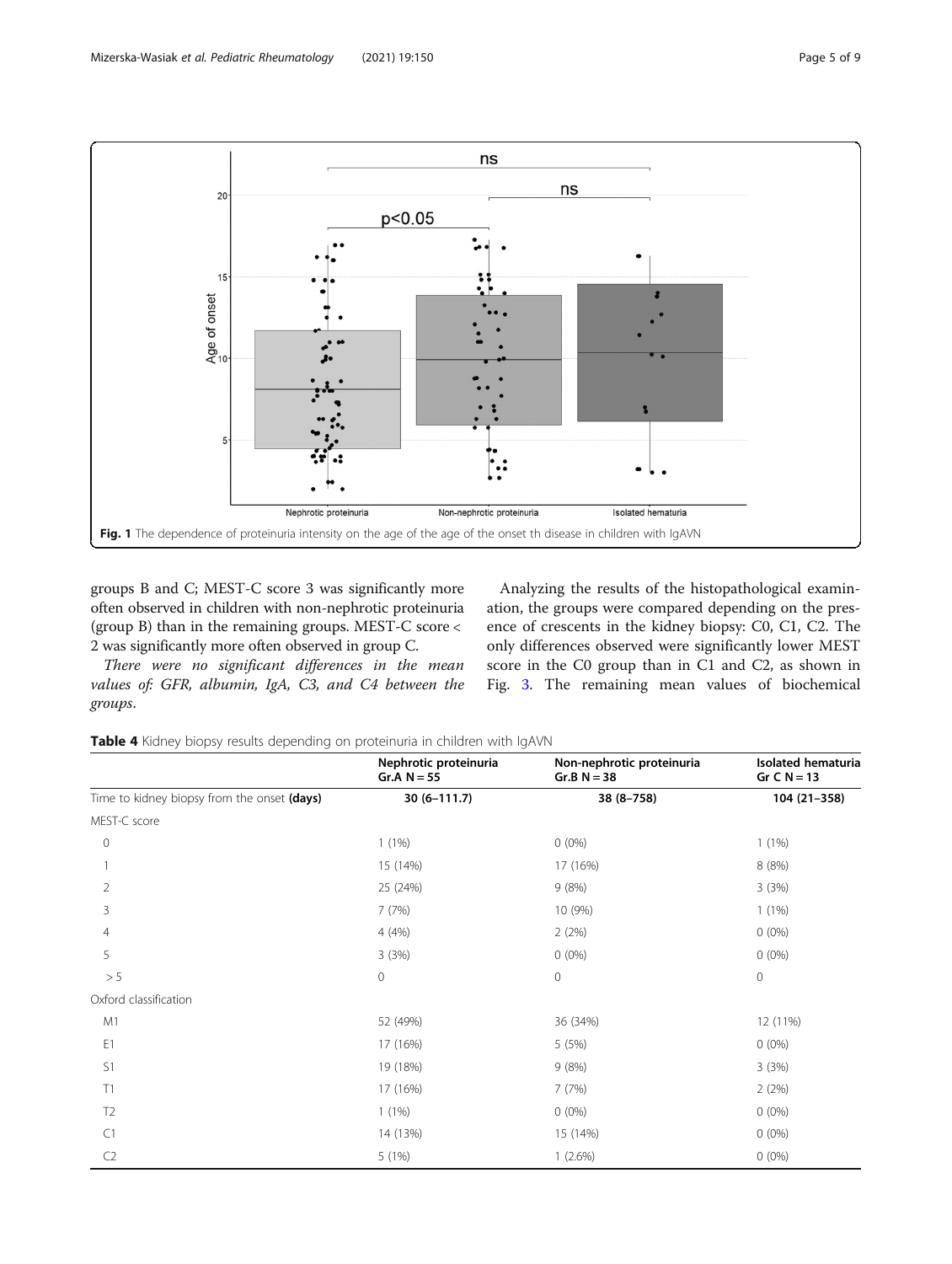<span id="page-5-0"></span>

parameters, including proteinuria and GFR, did not significantly differ between the groups.

In respect to MEST-C score, the following groups were analyzed: MEST-C < 2, MEST-C score 2–3 and MEST-C score > 3. MEST-C score > 3 group had significantly higher proteinuria values than MEST-C score < 2  $(p < 0.05)$ .

Significantly higher mean MEST-C score was observed in patients presenting abdominal symptoms than in the group without gastrointestinal symptoms ( $p < 0.01$ ).

In children with nephrotic proteinuria and S0 and T0 we found significantly shorter time to kidney biopsy than in S1, T1–2 (25 (6–782) vs 52 (17–584) days and 24(6–

782) vs 43 (11–584) days, respectively,  $p < 0.05$ ); in group non-nephrotic proteinuria the significantly shorter time in T0 compare to T1–2 was observed (median 33 (8– 522) vs  $104$  (22-3308) days,  $p < 0.05$ ).

Therefore, we performed ROC analysis to determine the cut off time to renal biopsy after which S1 and  $T1-2$  appear in children with nephrotic proteinuria and T1–2 in children with non-nephrotic proteinuria. The ROC analysis shows that S1 changes appear in kidney biopsies in children with IgAVN and nephrotic proteinuria after 21 days (AUC 0,702,  $p = 0.004$ , sensitivity 0.895 specificity 0.[4](#page-6-0)44, as shown in Fig. 4), T1-2 changes after 35 days (AUC 0.685,  $p = 0.022$ , sensitivity 0.750 specificity 0.615),

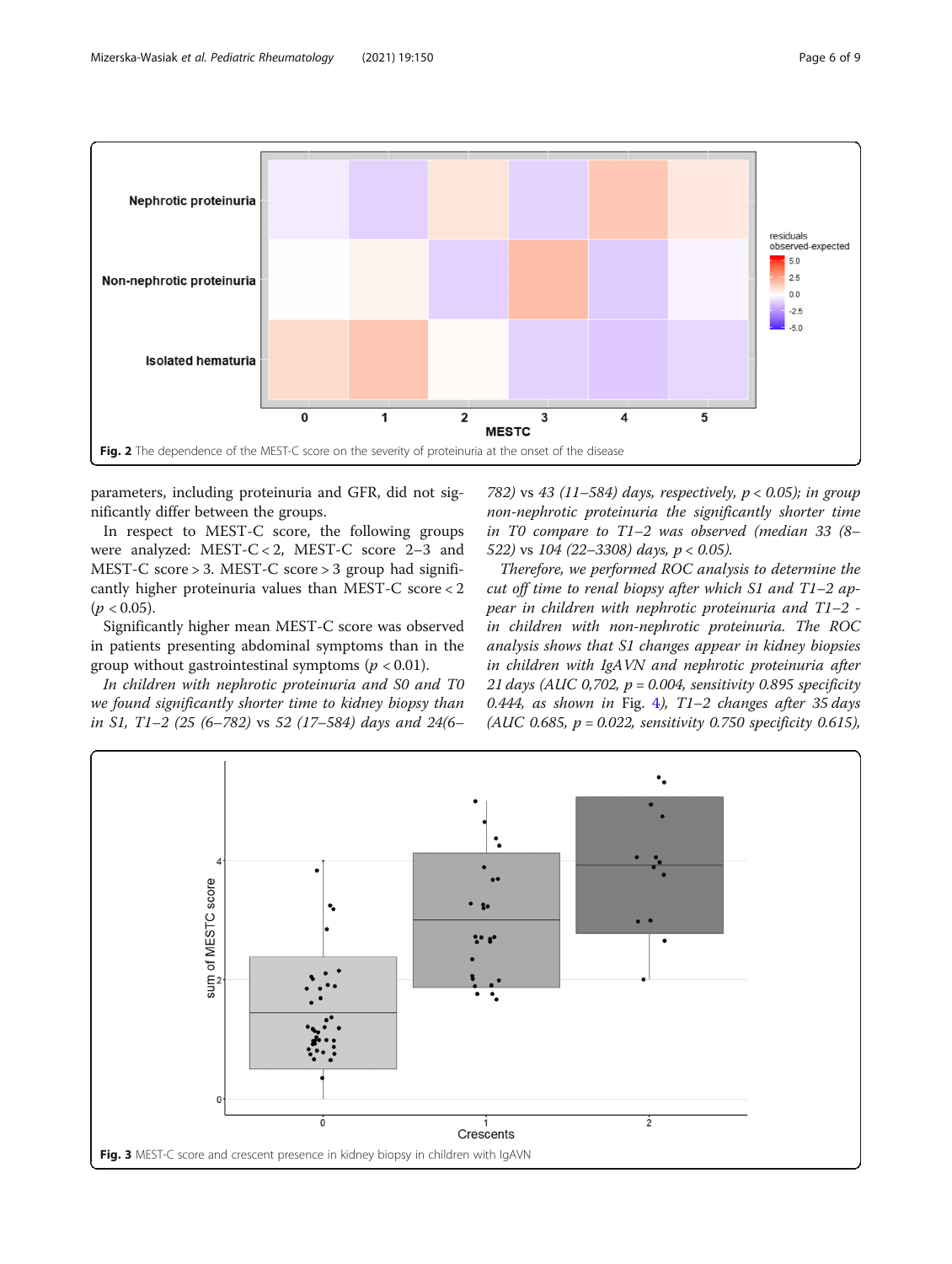<span id="page-6-0"></span>and in children with non nephrotic proteinuria T1–2 cut off is 74 days (AUC 0,738,  $p = 0.002$ , sensitivity 0.667 specificity 0.833).

The presence of immunoglobulin deposits and complement components in kidney biopsy was also analyzed.

Isolated IgA deposits were significantly more often observed in group C than in groups A and B ( $p < 0.05$ ). IgM deposits were significantly more frequent in group A and B than in C ( $p < 0.05$ ). Deposits containing IgA, IgG, and IgM were present only in group A and B.

#### **Discussion**

In our retrospective study, we analyzed the relationship of renal and extrarenal IgAV (HSP) symptoms with the result of kidney biopsy classified in Oxford classification in patients with IgAVN (HSN), diagnosed in 2000–2015 and reported to the registry. For this purpose, we analyzed the course of the disease and the results of kidney biopsy in 106 patients with confirmed IgAVN.

Calvo-Rio et al. reported the following frequency of extrarenal symptoms: skin lesions 97.6%, gastrointestinal symptoms 64.5%, and joint involvement 63.1% of cases [[22\]](#page-8-0). Similarly, in the study by Johnson EF et al. gastrointestinal symptoms were observed in 65% of people, and joint involvement in 68% [\[23](#page-8-0)]. In our analysis, skin lesions were detected in 100% cases as the first symptom, gastrointestinal lesions in 59%, and joint lesions in 53%. According to the literature, extrarenal lesions such as abdominal pain, bloody stools, and persistent skin lesions constitute an independent risk factor for the development of HSN [[1,](#page-7-0) [4,](#page-8-0) [7\]](#page-8-0). Our study, however,

confirmed a significantly higher MEST-C score in kidney biopsy in patients with abdominal symptoms.

The time between the onset of nephropathy and the first extrarenal symptoms in our group was 0.7 (0– 128.4) months, which is consistent with the data reported by other authors  $[1, 8, 11]$  $[1, 8, 11]$  $[1, 8, 11]$  $[1, 8, 11]$  $[1, 8, 11]$ . In one patient, this period was 128.4 months, i.e. about 10 years, which is the longest time described in the literature from the onset of HSP symptoms to the onset of nephropathy.

In the meta-analysis preformed by Narchi H et al., including 1133 patients, hematuria was the most common manifestation of HSN, occurring in 78%, nephrotic and nephritic syndromes were less frequent and concerned 21% of cases [\[9](#page-8-0)], and hypertension was reported in 19% of patients [\[24](#page-8-0)]. The latter differs from our studies in which nephrotic proteinuria or nephrotic syndrome and nephritic syndrome were the dominant symptoms of nephropathy, diagnosed in 52 and 36% of children, respectively. Isolated hematuria was the rarest and it concerned 12% of patients, which may be due to the indications for a kidney biopsy in this group of children. These results show that the renal manifestation of IgAV can vary widely.

The incidence of decreased concentration of complement components in the serum is similar in different studies and amounts to 7–9% on average. In our study, it was 10–13%. According to the data in the literature, no correlation has been found between the degree of decreased concentration of complement components and the presence of renal lesions and their severity [[2,](#page-7-0) [25](#page-8-0), [26\]](#page-8-0). In our study, decreased concentration of C3 was observed significantly more often in children with

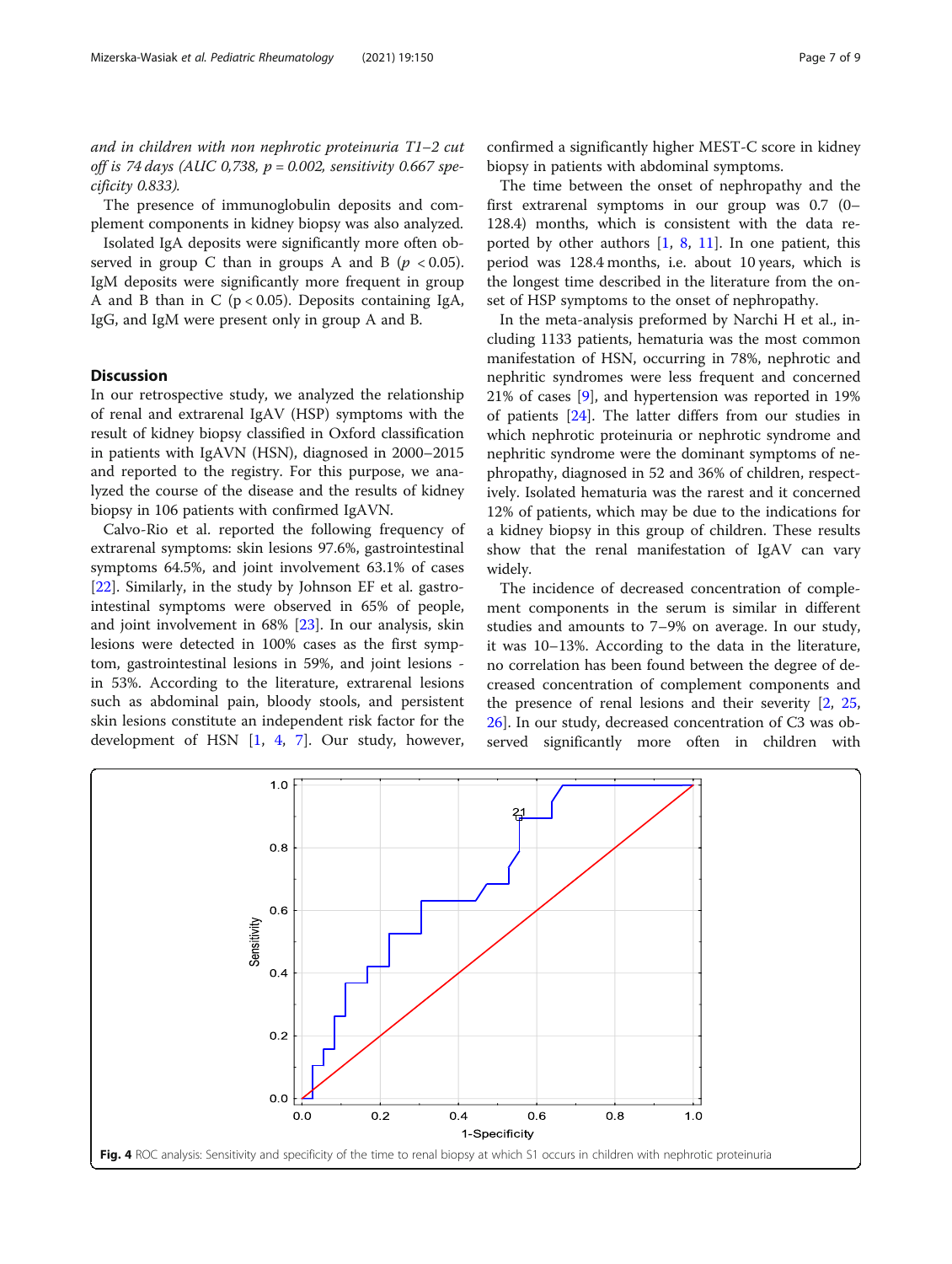<span id="page-7-0"></span>nephrotic proteinuria than without, and the simultaneous decrease in C3 and C4 level occurred only in children with nephrotic proteinuria- in 5% of cases.

The study was performed in a polish Childhood HSN (IgAVN) Registry cohort, in a population with biopsyconfirmed diagnosis. Although the Registry gathers information on all polish IgAVN pediatric patients, the number of cases is limited by the fact that not all pediatric nephrology centers have performed a kidney biopsy due to changes in urine or it was performed only in the most severe cases.

In our study, the time to kidney biopsy was 39 (6–782) days, which is similar to the Finnish authors and slightly longer than the French authors, where the median was 21 (10–39) days [[17](#page-8-0), [19](#page-8-0)]. The application of the WHO classification made it possible to show the relationship between the severity of lesions in kidney biopsy and the time of sampling.

Mesangial IgA deposits were found in all patients. As evaluated according to Oxford classification, mesangial proliferation was found in 95% of biopsies, endocapillary proliferation (E1) in 21% of patients, sclerosis in 29%, tubular atrophy/interstitial fibrosis 26%, and crescents in 45% of children. These data are similar to the study by French authors, except endocapillary proliferation, which was found in 86% of cases [[17\]](#page-8-0).

Due to the MEST-C score being the lowest < 2 in the group with isolated hematuria (MEST-C score = 1 was associated with M1), the presence of proteinuria should be an indication for renal biopsy, as also indicated by the correlogram shown.

The severity of proteinuria at the onset correlated with MEST-C score in the kidney biopsy, and the presented figure (correlogram) can be used to visualization the result of the relationships between histopathological examination and proteinuria is a very useful result of our work.

Similarly, the presence of crescents was found in patients with higher MEST score.

Very important in our work is significantly shorter time to kidney biopsy in children with nephrotic proteinuria and S0 vs S1 (median 25 vs 52 days) and T0 vs T1–2 (median 24 vs 43 days) and also with nonnephrotic proteinuria and T0 vs T1–2 (median 33 vs 104 days). In our opinion, the time to renal biopsy in children with proteinuria, especially nephrotic proteinuria, should be shortened to the shortest possible time, associated with the treatment of concomitant infections, mainly bacterial, if present. Our study shows, that chronic lesions S1 appers from 21 day after onset of nephrotic proteinuria, therefore we recommend kidney biopsy in this group of IgAVN children up to 3 weeks. In children with non nephrotic proteinuria cut of for T1–2 is 74 days. This recommendation differs from the

Consensus, which recommends renal biopsy if nephrotic proteinuria persists  $>$  4 weeks [\[16\]](#page-8-0). To date, IgAVN is known to be an acute inflammatory process that requires appropriate treatment [[27\]](#page-8-0).

The limitation of this work is its retrospective character.

#### Conclusion

In childhood IgAVN, the severity of changes in the urine is clearly reflected in the result of a kidney biopsy. The biopsy should be performed in patients with nephrotic proteinuria no later than 3 weeks after the onset of this symptom in order to promptly apply appropriate treatment and prevent disease progression. Accompanying abdominal symptoms predispose to higher MESTC score.

#### Acknowledgements

Not applicable.

#### Authors' contributions

MMW analyzed and interpreted the patients' data and was a major author in writing the manuscript. AT analyzed patients' data and was a major contributor in writing the manuscript. KCK was preparing database and was writing the manuscript. JM assessed kidney biopsies. MM, DD, BB, PS, MDD, AŻ, MS collected and sum up patients' data, gave final comments to manuscript. MPT took substantive care and gave final comments to manuscript. All authors read and approved the final manuscript.

#### Funding

Not applicable.

#### Availability of data and materials

The datasets analysed during the current study available from the corresponding author on reasonable request.

#### Declarations

#### Ethics approval and consent to participate

The study obtained acceptaction and the approval of the Bioethical Committee at the Warsaw Medical University No KB/147/2017.

#### Consent for publication

Not applicable.

#### Competing interests

The authors declare that they have no competing interests.

#### Author details

<sup>1</sup>Department of Paediatrics and Nephrology, Medical University of Warsaw Warsaw, Poland. <sup>2</sup>Department of Pathomorphology, Medical University of Warsaw, Warsaw, Poland. <sup>3</sup>Department of Pediatric Nephrology, Jagiellonian University, Collegium Medicum, Cracow, Poland. <sup>4</sup> Department of Pediatric Nephrology, Medical University of Lublin, Lublin, Poland. <sup>5</sup>Department of Paediatrics, Nephrology and Hypertension, Medical University of Gdańsk, Gdansk, Poland. <sup>6</sup>Department of Paediatrics, Medical University of Silesia, Zabrze, Poland.

#### Received: 24 February 2021 Accepted: 20 July 2021 Published online: 07 October 2021

#### References

- 1. Rai A, Nast C, Adler S. Henoch-Schonlein purpura nephritis. J Am Soc Nephrol. 1999;10(12):2637–44. [https://doi.org/10.1681/ASN.V10122637.](https://doi.org/10.1681/ASN.V10122637)
- 2. Trapani S, Micheli A, Grisolia F, Resti M, Chiappini E, Falcini F, et al. Henoch Schönlein purpura in childhood: epidemiological and clinical analysis of 150